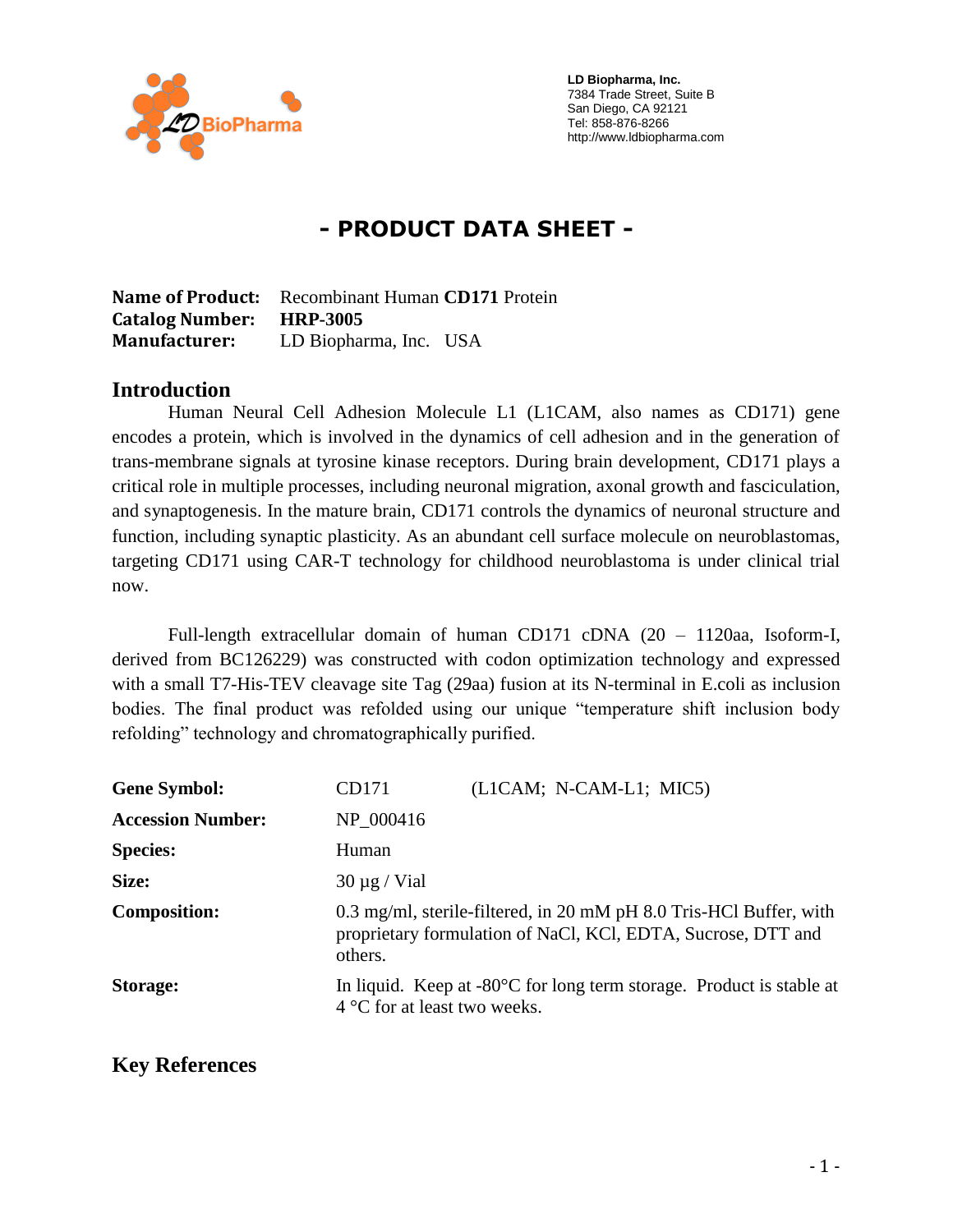

 **LD Biopharma, Inc.** 7384 Trade Street, Suite B San Diego, CA 92121 Tel: 858-876-8266 http://www.ldbiopharma.com

Kunkele A, et al., *Preclinical assessment of CD171-directed CAR-T cell adoptive therapy for childhood neuroblastma: CE7 epitope target safety and product manufactureing feasibility.* Clin Cancer Res. Jan 15:23(2): 466-477(2017)

Pace KR, et al., *Exosomal L1CAM Stimulates Glioblastoma Cell Motility, Proliferation, and Invasiveness.* Int J Mol Sci 20 (16), E3982 (2019)

Rosenthal A, et al., *Aberrant splicing of neural cell adhesion molecule L1 mRNA in a family with X-linked hydrocephalus*. Nat. Genet. 2 (2), 107-112 (1992)

## **Applications**

- May be used for studying of human CD171 mediated signal pathway for neuronal cell differentiation regulation in vitro using recombinant CD171 protein for either coating as matrix protein or soluble factor.
- May be used for CD171 protein-protein interaction assay, such as CD171 SHTN1 interaction mapping.
- High purified native human CD171 antigen, which may be used for its specific antibody production.

### **Quality Control:**

1. Purity: > 92% by SDS-PAGE.

### **Recombinant Human CD171 Protein Sequence (126.4 kD)**

**MASMTGGQQMGRGHHHHHHGNLYFQGGEF**IQIPEEYEGHHVMEPPVITEQSPRRLVVFPTDDISLKCEAS GKPEVQFRWTRDGVHFKPKEELGVTVYQSPHSGSFTITGNNSNFAQRFQGIYRCFASNKLGTAMSHEIRL MAEGAPKWPKETVKPVEVEEGESVVLPCNPPPSAEPLRIYWMNSKILHIKQDERVTMGQNGNLYFANVLT SDNHSDYICHAHFPGTRTIIQKEPIDLRVKATNSMIDRKPRLLFPTNSSSHLVALQGQPLVLECIAEGFP TPTIKWLRPSGPMPADRVTYQNHNKTLQLLKVGEEDDGEYRCLAENSLGSARHAYYVTVEAAPYWLHKPQ SHLYGPGETARLDCQVQGRPQPEVTWRINGIPVEELAKDQKYRIQRGALILSNVQPSDTMVTQCEARNRH GLLLANAYIYVVQLPAKILTADNQTYMAVQGSTAYLLCKAFGAPVPSVQWLDEDGTTVLQDERFFPYANG TLGIRDLQANDTGRYFCLAANDQNNVTIMANLKVKDATQITQGPRSTIEKKGSRVTFTCQASFDPSLQPS ITWRGDGRDLQELGDSDKYFIEDGRLVIHSLDYSDQGNYSCVASTELDVVESRAQLLVVGSPGPVPRLVL